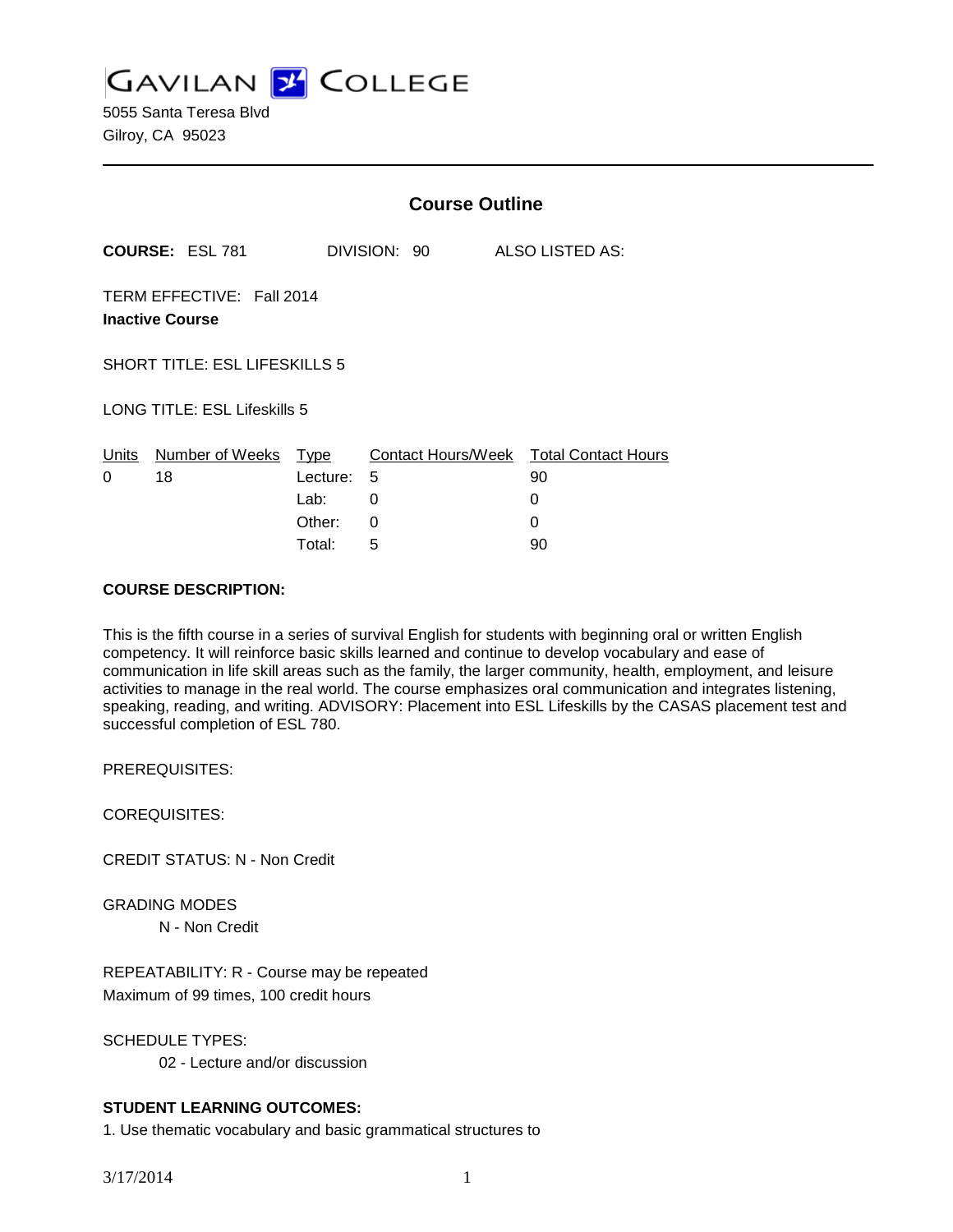communicate in English in classroom activities ILO: 1, 2, 4 Measure: small/large group discussion, pair activities, oral interviews 2. Apply appropriate structures to begin and end a conversation. ILO: 1, 2, 4 Measure: small/large group discussion, pair activities, oral interviews 3. Express individual realities, desires, likes and dislikes in very simple written paragraphs. ILO: 1, 2, 4 Measure: written assignments, board work 4. Demonstrate understanding of readings about life/community experiences ILO: 1, 2, 4 Measure: discussion, written work 5. Apply thematic vocabulary and basic grammatical structures in real world situations. ILO: 1, 2, 4 Measure: self-evaluation 6. Demonstrate class and study skills necessary for success in next level. ILO: 1, 2, 4 Measure: class participation

## **CONTENT, STUDENT PERFORMANCE OBJECTIVES, OUT-OF-CLASS ASSIGNMENTS**

Inactive Course: 03/10/2014 10 Hours CONTENT: Introductory Information and Review. The student will begin by reviewing the use of basic greetings, introductions, and personal data (name, gender, age, marital status, address, phone number, etc.) as well as of classroom vocabulary. Then the basic vocabulary and structures common to the areas of study in ESL 780 will be reviewed: the weather/seasons, restaurants, housing, shopping, transportation, banking/money, employment, civics/geography, holidays, healthy living, and library/reading HOMEWORK: Written homework assignments; vocabulary memorization PERFORMANCE OBJECTIVES: Students will review and be able to use concepts from the previous level in spoken and written form. 20 Hours CONTENT: Family. The student will review vocabulary related to the topic of the family. The student will be able to describe his/her own family, understand relationships in other families, explain terms of kinship, respond to and ask questions regarding other students' families, describe family activities, and compare American family relations with peers' family relationships. Communication will focus on being able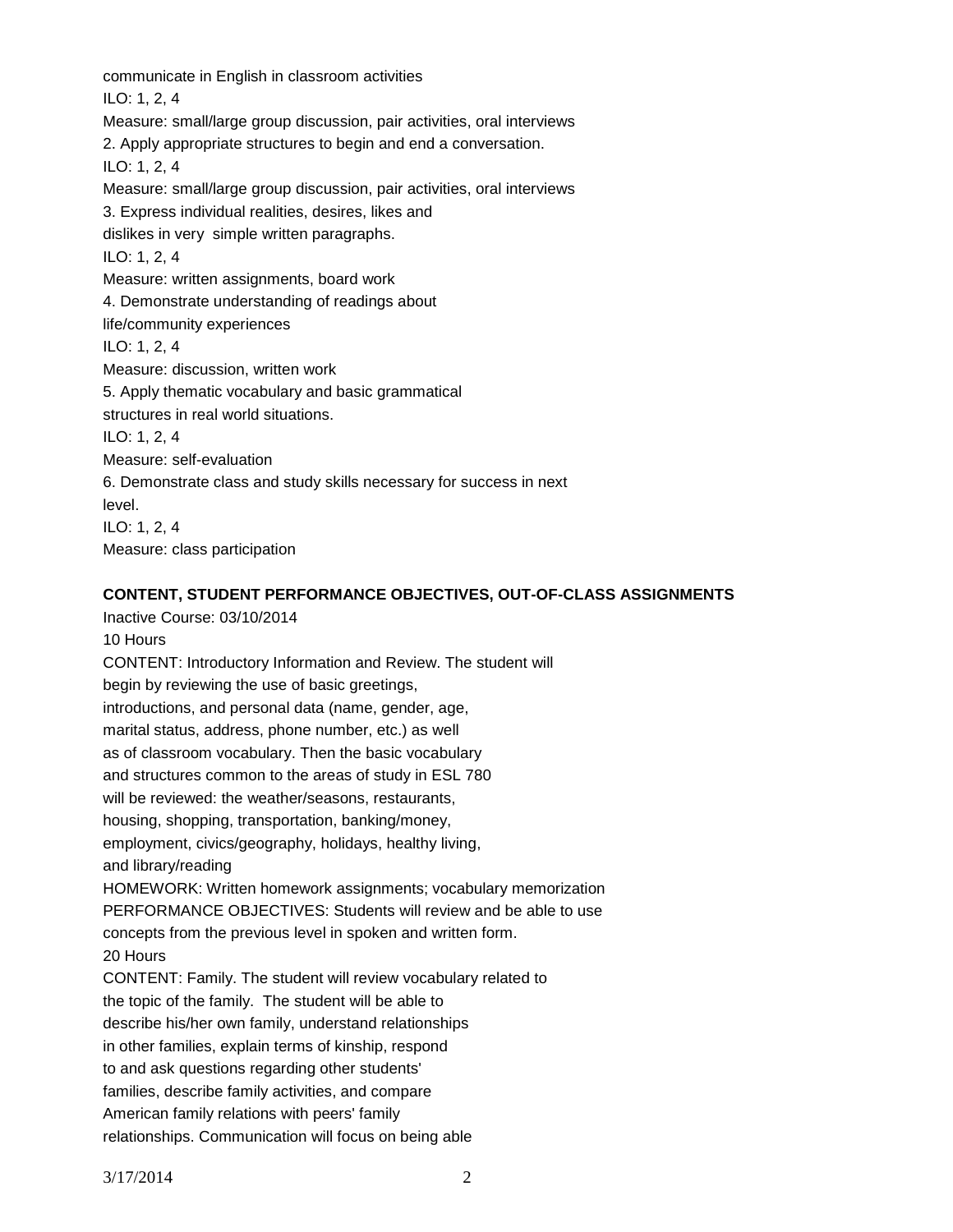to discuss the family in general and compare one kind of family to another. HOMEWORK: Written homework assignments; vocabulary memorization PERFORMANCE OBJECTIVES: Students will be able to speak in depth about family relationships. 20 Hours CONTENT: Housing: The student will review vocabulary related to the basic topic of housing. The student will be able to describe his/her own home and housing needs as well as discuss basic housekeeping functions, communicate with landlords regarding repairs, express relevant shopping needs, and read simplified rental agreements and leases. He/she will also be able to read simple stories describing his/her own present and past neighborhoods and work he/she does around the property. Communication will focus on being able to discuss a wide variety of issues regarding housing. HOMEWORK: Written homework assignments; vocabulary memorization PERFORMANCE OBJECTIVES: Students will be able to express housing needs, have repairs made, read rental agreements. 20 Hours CONTENT: Community. The student will review and expand on vocabulary related to functioning within his/her community. The student will be able to give and receive directions and will know basic services available in the community as well as communicate basic service needs, use pay phones, open a bank account, deposit and withdraw money, purchase stamps and insure packages at the post office, send a certified and registered letter, discuss a bus schedule, and discuss how to apply for a driver's license. Communication will focus on being able to use and discuss a wide variety of community services. HOMEWORK: Written textbook assignments; vocabulary memorization PERFORMANCE OBJECTIVES: Students will be able to make use of community needs. 15 Hours CONTENT: Shopping. The student will review and expand vocabulary related to the topic of shopping. The student will be able to identify various stores and departments within stores; read, discuss, and compare food and clothing labels, prices, and sizes; identify methods of payment and check accuracy of receipts; understand and compute sales tax; comparison shop using advertisements, catalogs, and coupons; and role-playing returning or exchanging a purchase. HOMEWORK: Written textbook assignments; vocabulary memorization PERFORMANCE OBJECTIVES: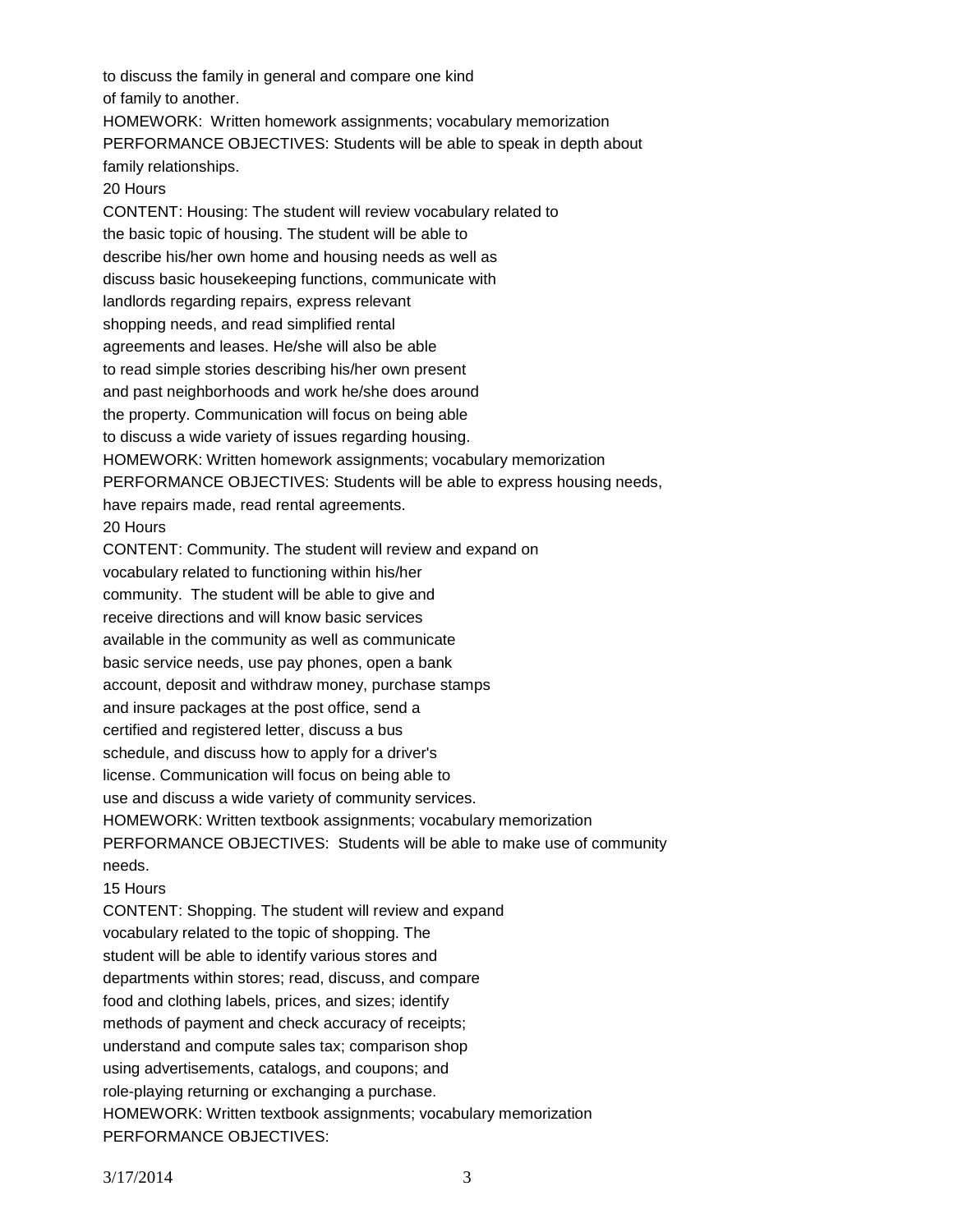2 Hours CASAS testing

#### **METHODS OF INSTRUCTION:**

Students practice conversation, role play, dialog, reading, writing practice, dictation. Activities are based on thematic topics for communicative competence. Teaching methods: TPR, the Natural Approach, the Communicative Approach, Cooperative Learning, Experiential Learning.

## **METHODS OF EVALUATION:**

The types of writing assignments required: None The problem-solving assignments required: None The types of skill demonstrations required: None The types of objective examinations used in the course: None Other category: Non Credit course. The basis for assigning students grades in the course: Writing assignments: 0% - 0% Problem-solving demonstrations: 0% - 0% Skill demonstrations: 0% - 0% Objective examinations: 0% - 0% Other methods of evaluation: 100% - 100%

## **REPRESENTATIVE TEXTBOOKS:**

Adelson-Goldstein, Step Forward 2, Oxford University Press, 2007 Heinle, Picture Dictionary, Heinle, 2005 Soars, American Headway 1, Oxford University Press, 2002 Shapiro and Adelson, The Oxford Picture Dictionary, Oxford University Press, 2000 Maurer and Schoenberg, True Colors II, Longman, 1998 Brown, New Vistas 2, Longman, 1999, or other appropriate college level text. Reading level of text: Survival ESL grade. Verified by: M. Sanidad

## **ARTICULATION and CERTIFICATE INFORMATION**

Associate Degree: CSU GE: IGETC: CSU TRANSFER: Not Transferable UC TRANSFER: Not Transferable